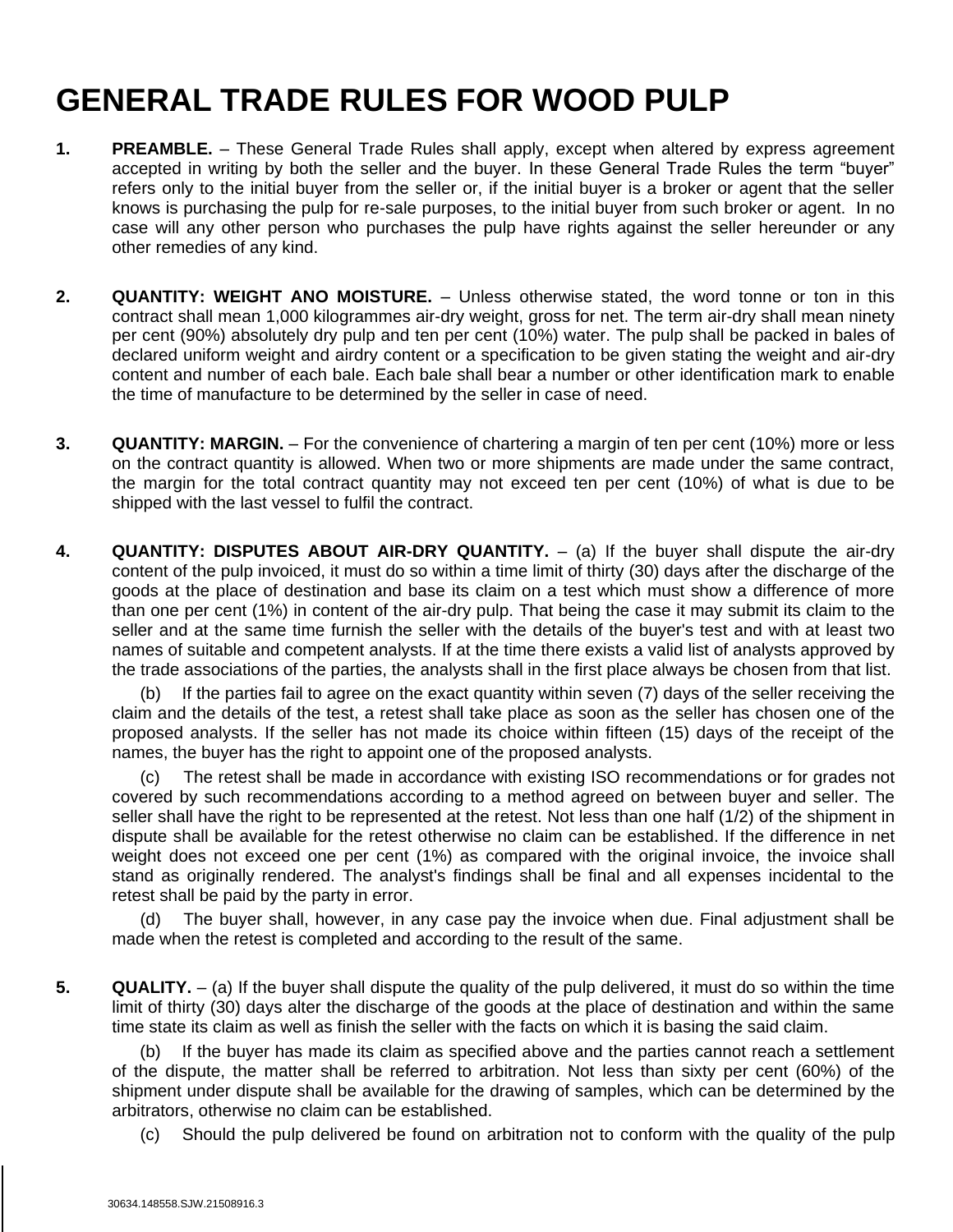according to the specification and/or sample sold on, but usable nevertheless by the buyer in its normal production, the arbitrators shall award an adequate allowance to the buyer, but should the pulp be found not so usable, the arbitrators shall award rejection. The arbitrators shall, however, be entitled to award rejection only if eighty per cent (80%) or more is left of the shipment in question.

(d) In the event of an award of rejection or of an allowance of twenty per cent (20%) or over of the c.i.f. value on account of quality having been made in favour of the buyer on two successive shipments of the same brand of pulp under this clause, the buyer has the right to cancel the balance of the contract if only one brand is contracted for, and, if more than one brand is contracted for, to cancel all future deliveries of the brand which is the subject of the award.

(e) The buyer shall promptly unload and properly store and cover by insurance any shipment made to the buyer pending a decision of the dispute.

The buyer shall in any case pay the invoice when due. Final adjustment shall be made when the decision of the arbitrators is given and according to the result of the same.

**6. DELAYED PAYMENT AND OWNERSHIP OF THE GOODS.** – (a) If the buyer delays payment, each time it becomes due the seller shall be entitled to interest on such sum at a rate of five per cent (5%) above the official minimum lending rate as appropriate to the country of the seller. When the price is payable in a currency other than that of the seller's country, the seller is also entitled to compensation if the rate of exchange is less favourable to it on the day of delayed payment than it was on the last day when payment was due.

(b) If the buyer is in default of payment and the delay is not attributable to errors by transferring banks, the seller has the right to cancel the contract with effect fourteen (14) days after giving notice if the payment has then still not reached it. In the case or installment contracts such cancellation applies to the balance of the contract including or not including, as the seller so elects, the shipment for which the buyer is in default of payment.

(c) Delivered pulp shall – to the extent permitted by the law of the buyer's country - remain the property of the seller until the whole sum payable under the contract is paid. The ownership of the pulp includes the right to the goods as delivered or adapted and the right to the receivables which the buyer may have acquired from disposing of the pulp or product made thereof.

(d) Should the buyer default in making any payment under the terms of the contract, the seller shall have the right to withhold deliveries until payment upon giving notice to that effect to the buyer.

Should the buyer or the seller become insolvent or go into liquidation or have a receiver appointed or otherwise be found to be in such a financial position that it may reasonably be assumed that it will not be able to fulfil its obligations, the other party shall have the right to cancel the contract if the first party has not within ten (10) days after given notice furnished a satisfactory guarantee for its fulfilment of the contract.

**7. LIMITATION OF DAMAGES.** – (a) If the pulp delivered is found lacking in quality and a rejection of the faulty pulp is agreed or awarded by arbitration, the seller is under the obligation without undue delay to replace the faulty pulp at its own expense and reimburse the expenses the buyer may have incurred in receiving, storing and reloading the faulty pulp but is not otherwise liable to pay compensation or damages of any kind because of the defect. When there is a lack of quantity or a defect in quality, which is not causing rejection, the buyer shall only be liable to pay for the delivered pulp or for the reduced value, respectively, of the faulty pulp and the buyer shall not otherwise be compensated and is not entitled to damages.

(b) When either party is liable for damages to the other, these shall not exceed the loss which the party in fault could reasonably have foreseen at the time of the conclusion of the contract nor include loss of profit, loss of revenue, consequential or indirect damages.

If one party alleges a breach of contract by the other party, it must take all necessary measures to mitigate the loss resulting from the breach, provided that and in so far as it can do so without unreasonable inconvenience or cost. If it fails to take such measures. the party in breach may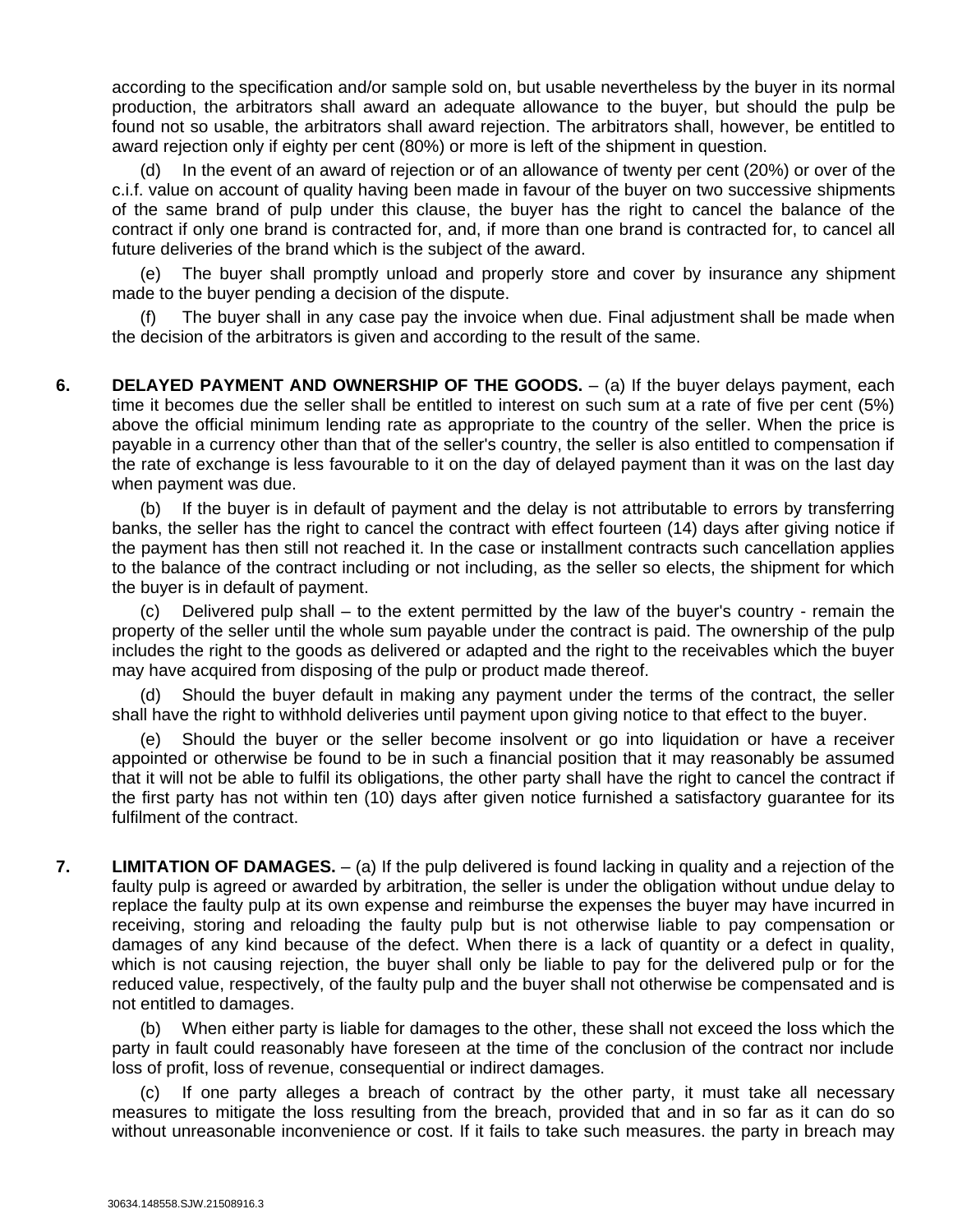claim a reduction in the damages. An alleged breach of the contract must be communicated in writing to the other party within the time limits set out in the contract or if no time limited has been set out, without undue delay.

**8. RELIEF (FORCE MAJEURE).** – (a) The following shall be considered as causes of relief if they intervene after the conclusion of the contract - or when they have occurred before that time, if their effect were not clearly foreseeable before the conclusion - and they prevent, hinder or delay the buyer's acceptance of the pulp or the seller's production or delivery by agreed means of pulp; viz.: war; war risk; insurrection; blockade; requisition; embargo; calling up of personnel for military service; currency restrictions; export or import prohibitions or restrictions; restriction in the use of power; labour conflicts; general shortage of personnel, transport and materials; water shortage; fire; flood; storm; obstruction of railways; obstruction of navigation by ice at port of shipment; loss or detention at sea; non delivery, faulty or delayed delivery by the seller's supplier of raw material and other commodities for the production; epidemics or pandemics; and any other circumstances beyond the reasonable control of the parties.

(b) The buyer or the seller, as the case may be, may suspend performance under this contract on the grounds of relief, neither party being responsible to the other party for any damage resulting from such suspension. Shipment in transit from seller's mills must, however always be accepted by the buyer.

(c) In the event of suspension of performance for less than twenty (20) consecutive days, shipments shall be resumed as soon as practicable for the full contract quantity. When such suspension shall have continued for a period of twenty (20) consecutive days or more, the shipment omitted during the period of suspension can be cancelled without liability to either party, and subsequent shipments shall be resumed thereafter according to contract.

The party wishing to claim relief by reason of any of the said circumstances shall notify the other party in writing, without delay on the occurrence of the intervention and on the cessation thereof and, as soon as practicable, notify the other party to what extent the claim will necessitate a suspension.

- **9. DELAYED SHIPMENT.** Notwithstanding anything contained herein, in the event of a vessel which has been chartered in accordance with the terms hereof being delayed in arriving at the port of loading for a period not exceeding twenty-one (21) days after the expiry of the time of shipment provided by this contract, such delay shall not by itself constitute a cause for refusing to ship or to take delivery of the relevant shipment or for claiming damages. The seller shall not be liable to pay any compensation or damages of any kind to the buyer because of a delay unless the delay can be clearly shown to have been caused by the seller's actions and/or omissions.
- **10. INCREASED COSTS. –** Should there after the conclusion of the contract occur a substantial increase of not less than ten per cent (10%) of the total costs for the production and the transportation of pulp, the seller· shall have the right to demand a renegotiation of the price in respect of quantities due for shipment thirty (30) days after notice of renegotiation has been served in order to obtain reimbursement for its increased cost as long as these continue. If agreement cannot be reached within these thirty (30) days, the seller may cancel the undelivered part of the contracted quantity.
- **11. CLAIMS. –** All claims must be made in writing within thirty (30) days (except claims for payment of the invoice) after the discharge of the goods at the place of destination. No claims sent after such time shall be recognized.
- **12. SHIPMENTS. –** Each shipment under this contract shall be considered as a separate contract and default on one or more shipments shall not invalidate the balance of the contract except as herein otherwise provided. The present clause does not, however, affect the applicability of the clauses 3 and